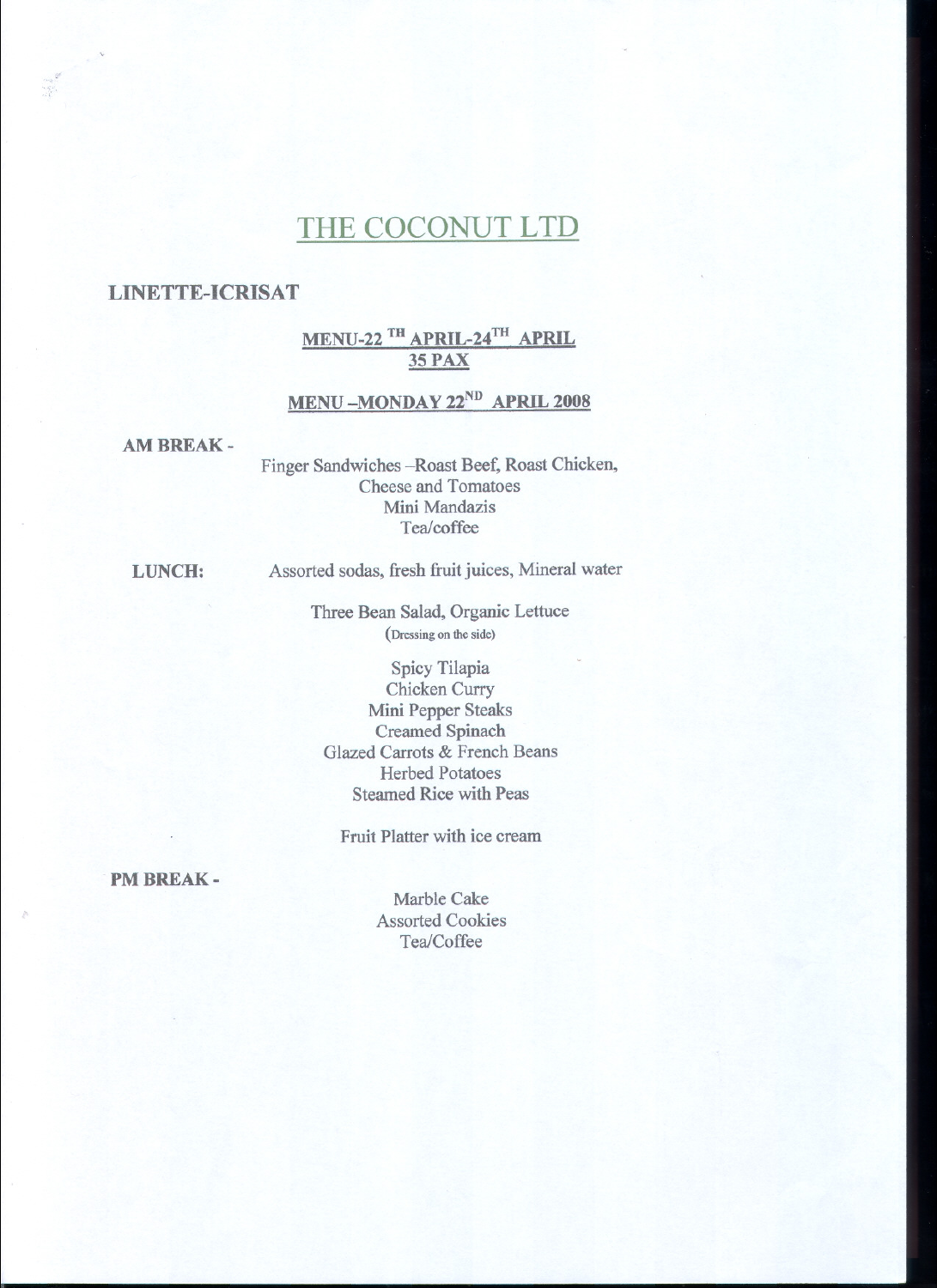# **MENU - TUESDAY 23m APRIL 2008**

**AM BREAK -**

.

Meat & Vegetable Samosas Mini Mandazis Tea/coffee

**LUNCH:** Assorted sodas, fresh fruit juices, Mineral water

> Tomato & Avocado Salad, Organic Lettuce (Dressing on the side)

> > Tilapia Napolii Irish Beef Stew Chicken Provencal Ratatouille French Beans in Grated Coconut Roast Potatoes Oriental Rice

> > > Tiramisu

**PM BREAK -**

Vanilla Cake Assorted Cookies Tea/Coffee

# **MENU - WEDNESDAY 24m APRIL 2008**

**AM BREAK-**

Plain Croissants Chocolate Doughnuts Tea/coffee

**LUNCH:**

Assorted sodas, fresh fruit juices, Mineral water